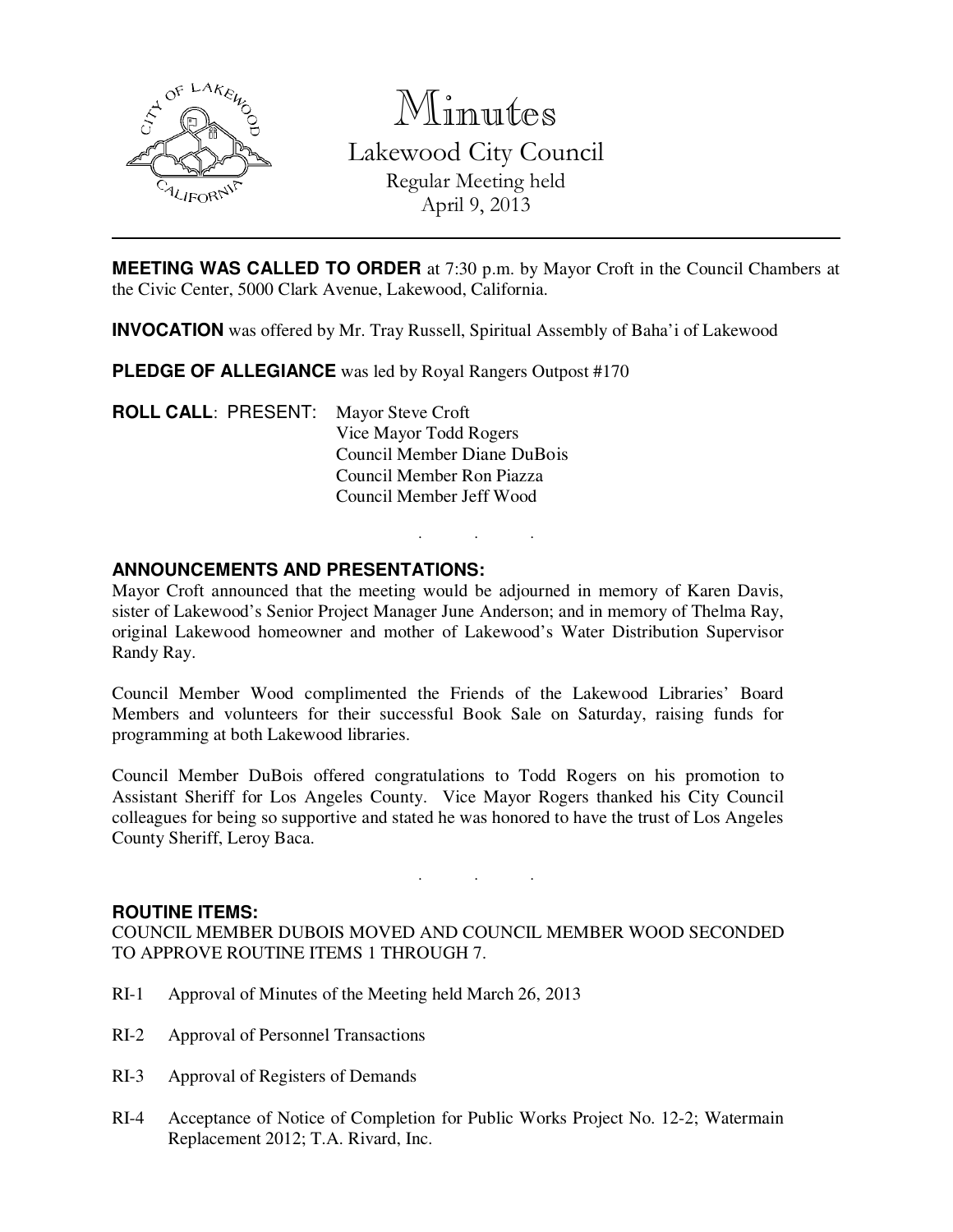City Council Minutes April 9, 2013 Page 2

## **ROUTINE ITEMS:** Continued

RI-5 RESOLUTION NO. 2013-6; A RESOLUTION OF THE CITY COUNCIL OF THE CITY OF LAKEWOOD ESTABLISHING DISABLED PERSON DESIGNATED PARKING ON THE NORTH SIDE OF CANDLEWOOD STREET WITHIN THE CITY OF LAKEWOOD

 RESOLUTION NO. 2013-7; A RESOLUTION OF THE CITY COUNCIL OF THE CITY OF LAKEWOOD ESTABLISHING DISABLED PERSON DESIGNATED PARKING ON THE SOUTH SIDE OF LOOMIS STREET WITHIN THE CITY OF LAKEWOOD

- RI-6 Authorization for Execution of Documents for Transfer of Iacoboni Library
- RI-7 Approval of Memorandum of Agreement with Gateway Cities Council of Governments for Coordinated Monitoring Plan for the Los Angeles River

UPON ROLL CALL VOTE, THE MOTION WAS APPROVED:

AYES: COUNCIL MEMBERS: Rogers, Piazza, DuBois, Wood and Croft NAYS: COUNCIL MEMBERS: None

# **3.1 • APPOINTMENTS TO GOVERNMENTAL ASSOCIATIONS, ORGANIZATIONS & COMMITTEES**

. . .

Mayor Croft presented his organizational and committee appointments.

ORGANIZATIONAL APPOINTMENTS

| California Contract Cities<br>Association                        | Wood - Representative   | DuBois – Alternate |
|------------------------------------------------------------------|-------------------------|--------------------|
| California Joint Powers<br><b>Insurance Authority</b>            | Wood - Representative   | Piazza - Alternate |
| So. Calif. Association of Governments (SCAG)<br>General Assembly | DuBois – Representative | Piazza – Alternate |
| Gateway Cities COG Board                                         | DuBois - Representative | Piazza - Alternate |
| Greater Los Angeles County<br><b>Vector Control District</b>     | Croft - Representative  |                    |
| Job Training Partnership Act<br><b>SELACO WIB</b>                | Wood - Policy Board     |                    |
| League of California Cities<br>L.A. County Division              | Piazza - Representative | Wood - Alternate   |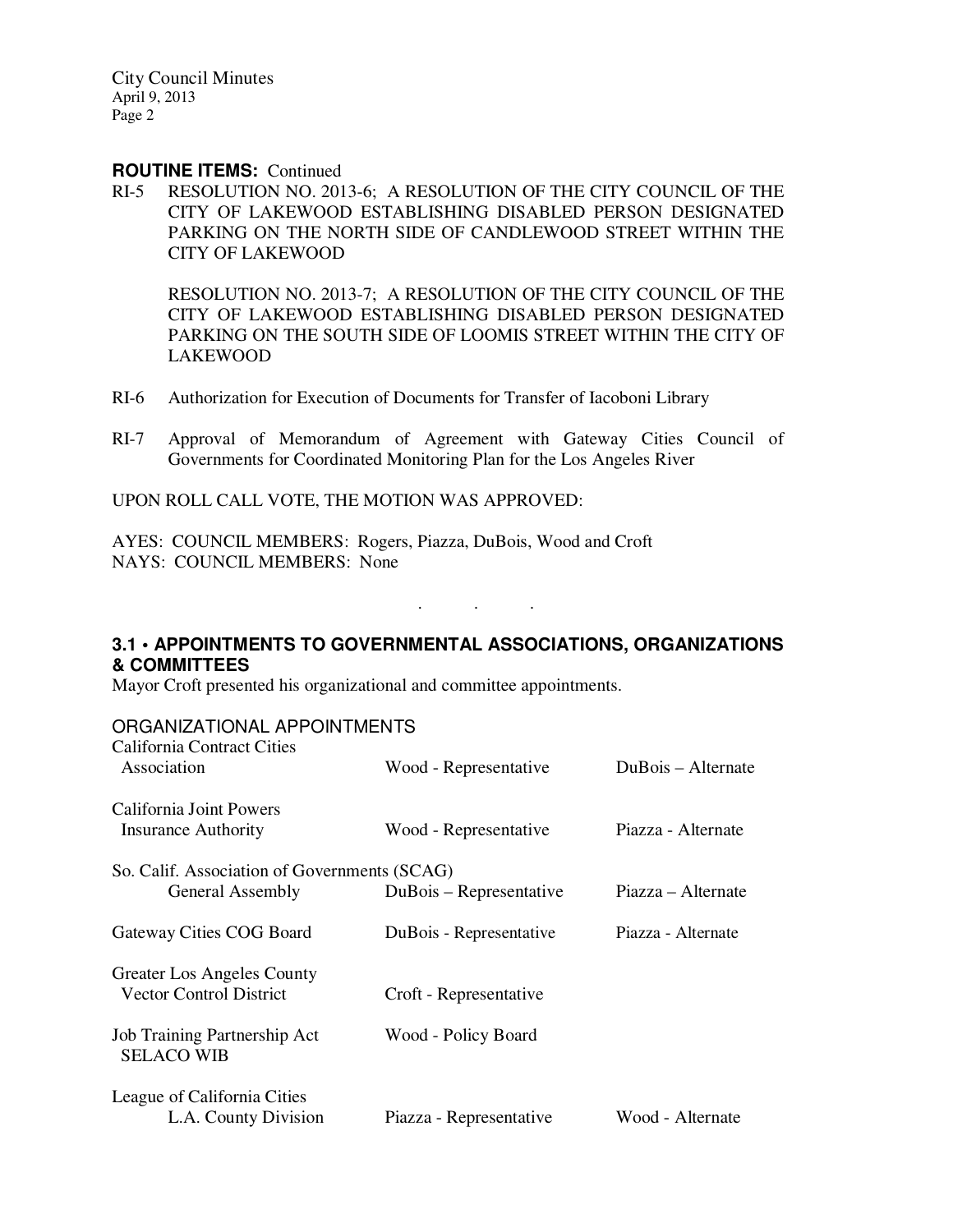City Council Minutes April 9, 2013 Page 3

| 3.1 • APPOINTMENTS TO GOVERNMENTAL ASSOCIATIONS, ORGANIZATION<br>& COMMITTEES - Continued |                         |                    |  |
|-------------------------------------------------------------------------------------------|-------------------------|--------------------|--|
| <b>City Selection Committee</b>                                                           | Piazza - Representative | Wood - Alternate   |  |
| <b>Annual League Conference</b>                                                           | Rogers - Representative | DuBois - Alternate |  |
| L.A. County Sanitation<br>District #3 $&$ #19                                             | Croft - Representative  | Rogers - Alternate |  |
| <b>Southeast Water Coalition</b>                                                          | Rogers - Representative | Croft – Alternate  |  |
| <b>STANDING COMMITTEES</b><br><b>Intergovernmental Relations</b>                          | Croft - Chair           | Rogers - Member    |  |
| Lakewood Schools                                                                          | Rogers - Chair          | DuBois - Member    |  |
| <b>Environmental Management</b>                                                           | DuBois - Chair          | Piazza - Member    |  |
| <b>Public Safety</b>                                                                      | Rogers - Chair          | Croft – Member     |  |
| Park Development                                                                          | Wood - Chair            | Rogers – Member    |  |
| <b>Water Resources</b>                                                                    | Piazza - Chair          | Croft - Member     |  |
| <b>Community Promotion</b>                                                                | Rogers - Chair          | Wood - Member      |  |

# **TMENTS TO GOVERNMENTAL ASSOCIATIONS, ORGANIZATIONS**

Mayor Croft stated that it was his intent to create an additional Standing Committee for the purposes of economic development. The members of the new committee would work proactively with the City Manager and staff to bring desirable businesses into the City. He advised that the members of the new committee would be the current and immediate past mayor, providing for continuity and noted that the idea for the committee was one that had evolved near the end of Mayor DuBois' term. He stated that he would work with staff to further define the scope of work for the committee and its staff support. The Mayor directed staff to bring a resolution to the City Council at its next meeting to establish the new committee.

Council Member DuBois stated that she strongly supported the new committee as a measure to demonstrate that the City was closely aligned with the business community.

Council Member Piazza stated the new committee could be very helpful in conveying just how special Lakewood was to potential business developers.

Vice Mayor Rogers stated that although the City had very little control over what businesses decided to locate here, it was important to exert influence to try and attract great businesses.

Council Member Wood noted that since Council Members frequently heard from residents about the kinds of businesses they would like to see in town, this would be a great opportunity to pass along information about what businesses the community would support.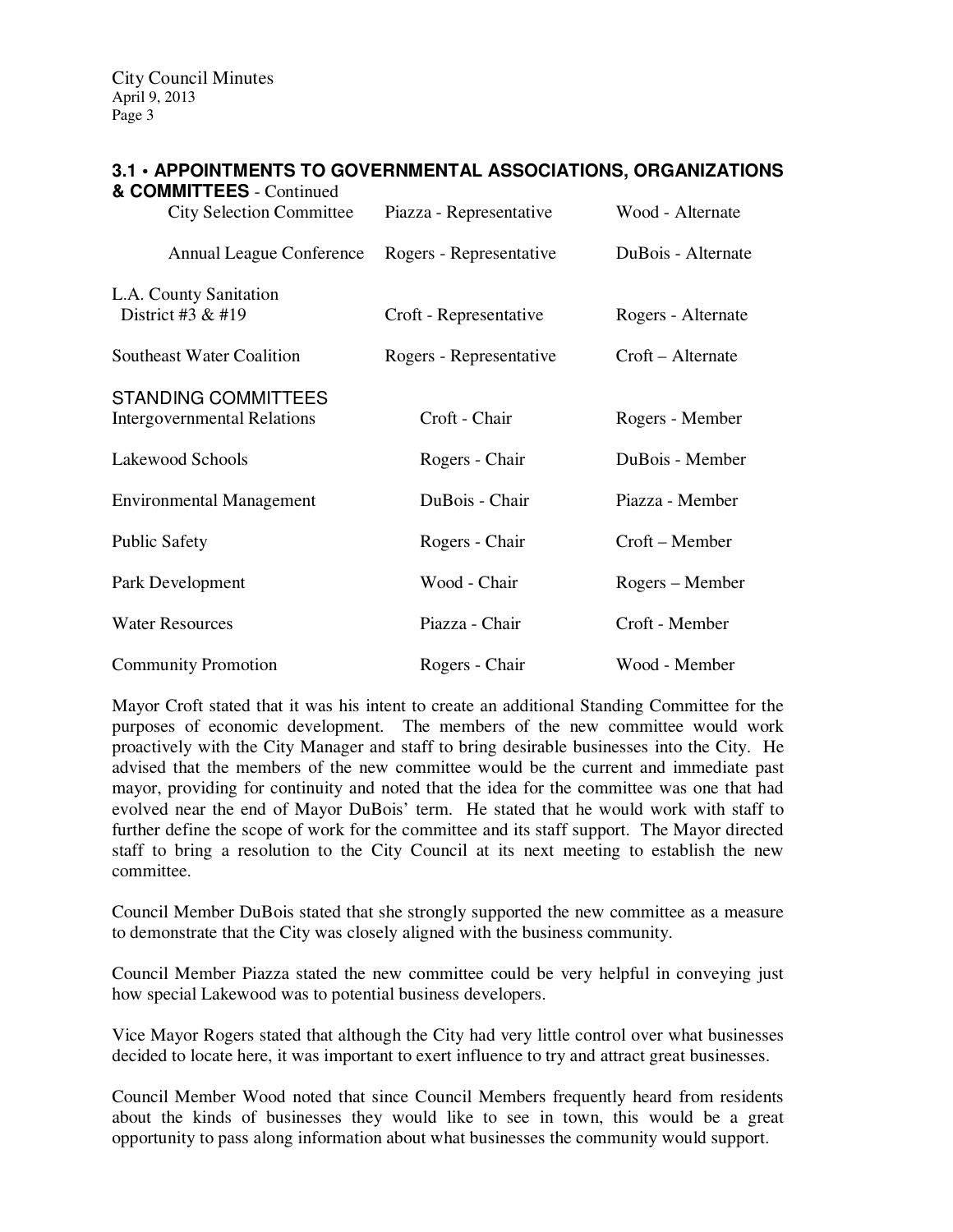## **3.1 • APPOINTMENTS TO GOVERNMENTAL ASSOCIATIONS, ORGANIZATIONS & COMMITTEES** - Continued

COUNCIL MEMBER DUBOIS MOVED AND VICE MAYOR ROGERS SECONDED TO APPROVE THE APPOINTMENTS AS PRESENTED AND ESTABLISH A NEW STANDING COMMITTEE AS PROPOSED BY THE MAYOR. UPON ROLL CALL VOTE, THE MOTION WAS APPROVED:

AYES: COUNCIL MEMBERS: Rogers, Piazza, DuBois, Wood and Croft NAYS: COUNCIL MEMBERS: None

## **3.2 • COMPLETION OF RESIDENTIAL PAVEMENT REHAB AND ACCEPTANCE OF NOTICE OF COMPLETION FOR PUBLIC WORKS PROJECT NO. 12-1; RESIDENTIAL STREET REHAB 2012; R.J. NOBLE CO.**

. . .

Public Works Director Lisa Rapp displayed slides and made a presentation based on the memo in the agenda. She stated that the completion of Public Works Project No. 12-1, which had resurfaced 6 miles of residential streets and replaced 4.7 miles of sidewalk and 2.6 miles of curb and gutter, marked the completion of the residential paving program. She advised that the program to pave all 196 miles of residential, arterial and collector streets had included 14 different contracts over a 12-year period, with a total cost of about \$47 million. She noted that with the use of rubberized asphalt, not only were a lot of used tires recycled, but the new surfaces should last a long time. She also noted that the City had won an award from the American Public Works Association (APWA) for the project. It was the recommendation of staff that the City Council accept the work of R. J. Noble Company for Public Works Project No. 12-1, in the amount of \$2,465,288.27, and authorize the filing of a notice of completion; and ratify contract change orders for the project in the total amount of \$511,413.02.

 Council Member Rogers noted that the project had started in the first year he served on the City Council, and that although there had been times over the years when it was a struggle to find financing for the projects, the City Council had maintained a commitment to see it through. He also noted how Lakewood residents pointed out with pride, the quality of their streets.

COUNCIL MEMBER PIAZZA MOVED AND VICE MAYOR ROGERS SECONDED TO APPROVE STAFF'S RECOMMENDATIONS. UPON ROLL CALL VOTE, THE MOTION WAS APPROVED:

AYES: COUNCIL MEMBERS: Rogers, Piazza, DuBois, Wood and Croft NAYS: COUNCIL MEMBERS: None

. . .